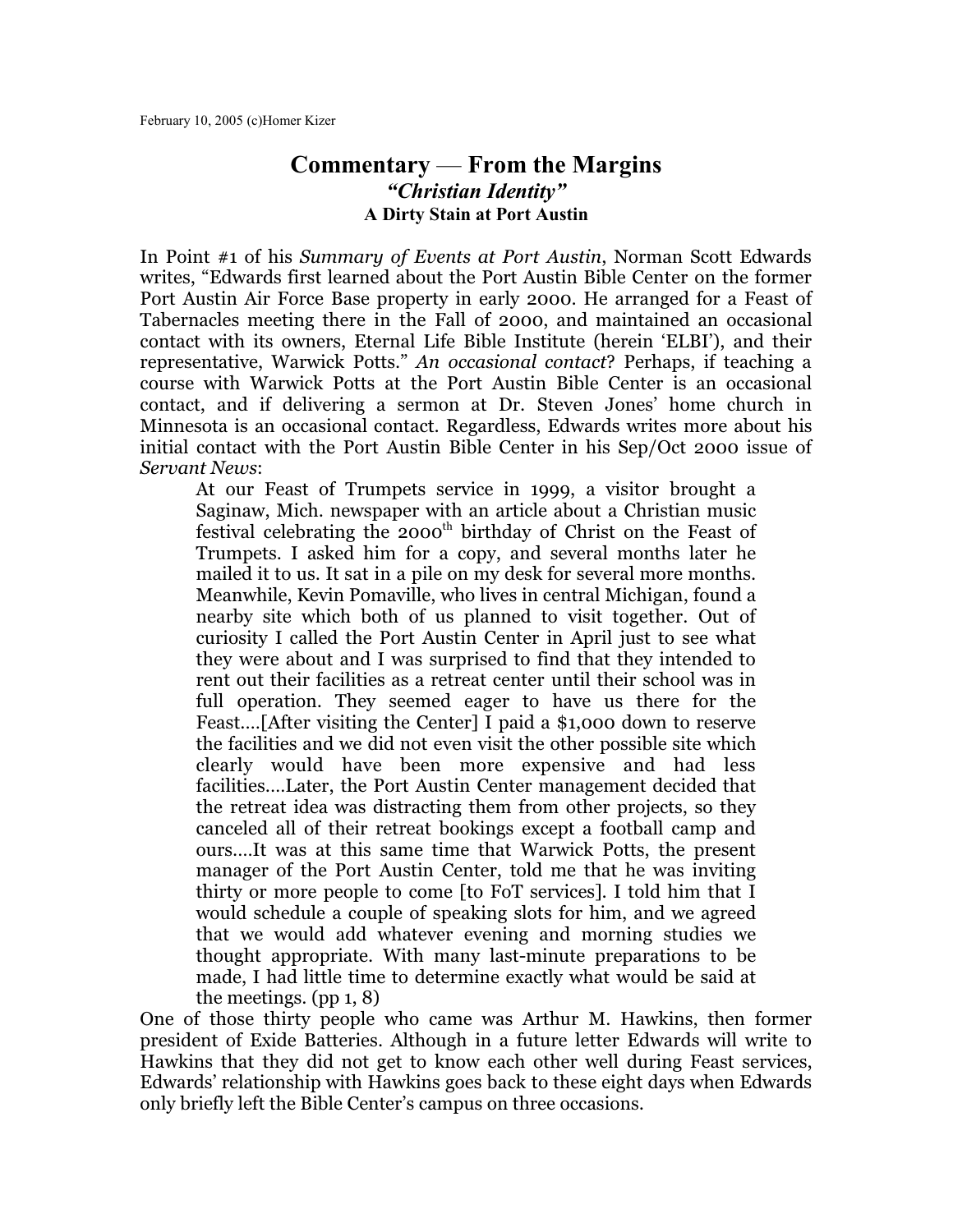In March 1999, Arthur Hawkins purchased the parcels of property that would become the Port Austin Bible Center from the  $754^{\text{th}}$  Corporation, from Gary and Lori Babcock, and from Rick Fields. At this time, he also purchased three residences, two of which were adjoining the parcels that became the Bible Center. In early 2004, Warwick Potts said that Hawkins, for many years, had been looking for property such as the parcels he purchased at Port Austin. But Hawkins didn't personally hold these parcels long: in December 1999, he "sold" his interests in the parcels to Eternal Life Bible Institute (ELBI), a Minnesota 501(c)(3) corporation for one dollar (\$1.00) each. However, in the recording of the sale of the parcel purchased from the  $754<sup>th</sup>$  Corporation, filing irregularities might actually negate its transfer to ELBI, thereby leaving Hawkins with interest in the multiple, detached condominium units that compose a significant portion of the former Air Base and on which sits a little ugly cross.

Glen Goslin was the manager of ELBI's Port Austin assets in April 2000 when Edwards first visited the former Air Base. Warwick Potts was an Australian national whom Hawkins had brought into the country as an automotive expert to be employed by one of the many companies controlled by Hawkins (these companies, most LLCs, seem like so many walnut shells under which assets and employees were concealed from public inspection). And between April and July 2000, the "five Detroit area businessmen" that Glen Goslin publicly claimed were behind the future college being developed at Port Austin changed their minds about what they wanted to do. (Goslin refused to identify these men when asked by reporters. He would say only that they were Christians who wished to remain anonymous. In retrospect, they seem to be Arthur Hawkins and four marionette puppets.) Although informed speculation might provide the reason for why plans were changed, the effect was that enough work had been done and enough press had been generated to ensure that the property would be a tax-exempt sinkhole into which assets could be dumped without raising too many suspicions.

But as far as an enclave of biblical teaching was concerned, some Feast of Tabernacles attendees at Port Austin in 2000, in Edwards' words, concluded "that this Feast was a big mistake or a trick of Satan" (*SN* p. 8). The reason apparently was because of what those speakers who were employed directly or indirectly by Arthur Hawkins and ELBI taught. A principle culprit was Warwick Potts, who (again in Edwards' words) "made the mistake of starting his message by asking people not to have fear of learning new truth, then went on to present new ideas without substantiating them from the scriptures" (*SN* p. 12). The ideas Potts presented included astrology having a Biblical place in showing future events (apparently Potts is an astrologer…Hawkins had previously employed an astrologer while he was the CEO of Exide Batteries).

The speakers not known to Edwards included Dr. Steven Jones, who then "had a national newsletter, booklet and tape ministry, circulation about 2500, for a number of years" (*SN* p. 10). Edwards writes, "Steven Jones did come from the Identity movement—people who believe that the USA and other nations are modern Israel, but who also believe that non-Israelite races are not offered salvation by God in the same way that Israelite races are" (10). Apparently, Jones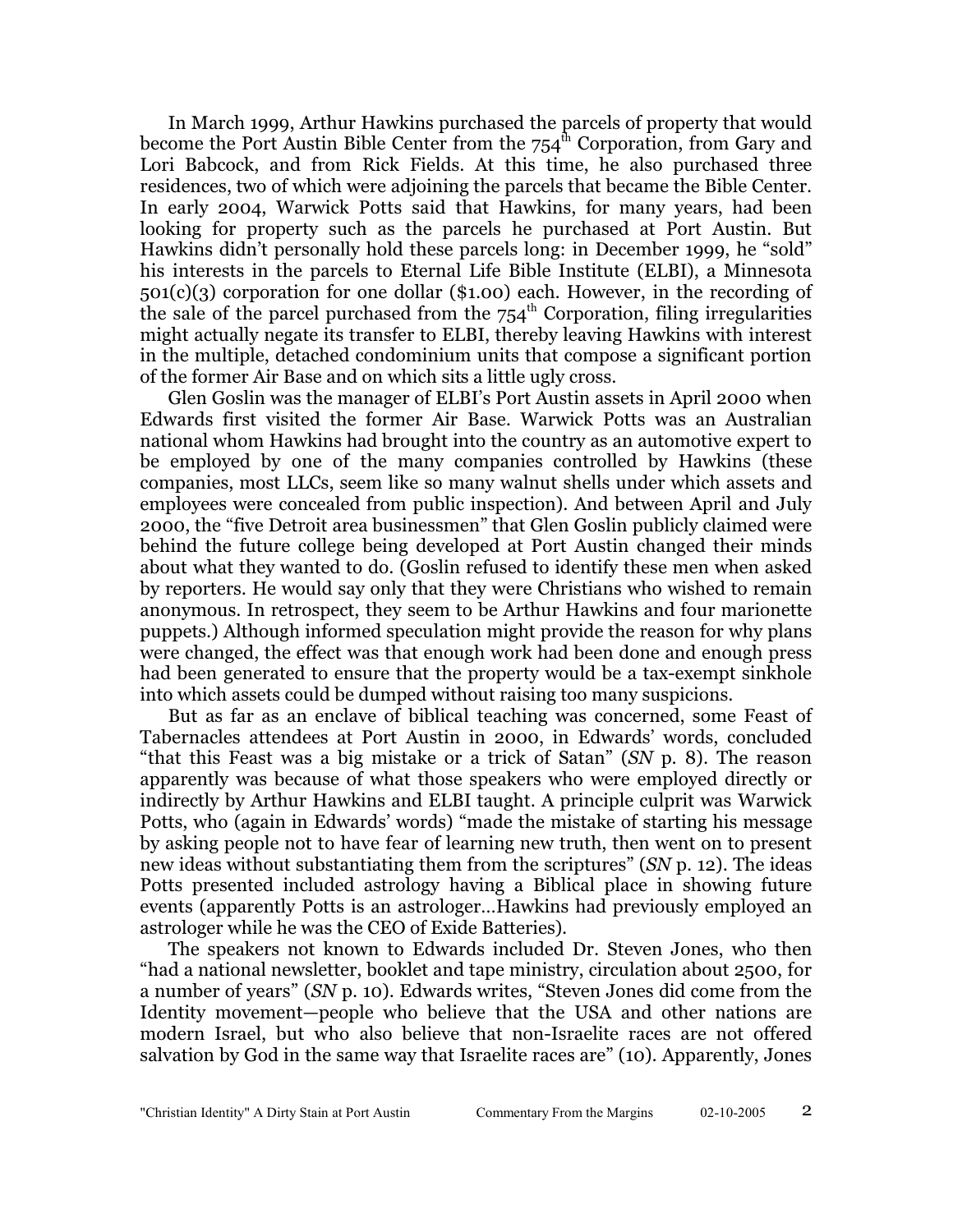had by 2000 renounced that teaching and was then preaching universal salvation, but with a twist not familiar to the splintered Sabbatarian Churches of God. Plus, Jones and Potts still spoke at Identity movement conferences, a practice they maintain even today. Both are scheduled to speak in Valley Forge, Pennsylvania, in March 2005 at a Bible Conference organized by Stone Kingdom Ministries.

The relationship between Arthur Hawkins, Steven Jones, and Warwick Potts is difficult to ethically explain. According to the whisperings of the ugly little cross on the other side of the road, Hawkins habitually gave donations to charitable groups and ministries that were involved in the Christian Identity Movement, a racist and anti-Semitic religion according to the Anti Defamation League. Although Hawkins allegedly divested himself of his interests in the properties upon which the newly formed Port Austin Bible Center was located, Hawkins directed that the former power boiler building (located where that ugly cross stands) be torn down, even though he didn't have ownership of the building. Funds for the building's removal apparently came from a tax-exempt corporation to which Hawkins had, according to the whispering of the wind bent by that ugly cross, donated the amount of money required to remove the building. Again, between April and July of 2000, ELBI's plans for the Bible Center changed, and building maintenance was suspended—these changed plans seem to coincide with the deterioration of Hawkins' legal status as civil and criminal actions against him were developing and proceeding. So throughout the period when Edwards had *occasional contact* with the representatives of the Bible Center, Warwick Potts seems to have functioned as an agent for Hawkins, who apparently remained the power behind ELBI. His wife and attorney in fact, Cynthia Hawkins, was the President of ELBI in July 2004.

Why should I not be surprised to find that Cynthia Hawkins is the president of ELBI, the tax-exempt  $501(c)(3)$  corporation to which Arthur Hawkins consigned his Port Austin purchases in the same calendar year that they were made? Why would I now not be surprised to find that Norman Scott Edwards will go onto ELBI's payroll beginning in March 2005? My guess is that his salary will be a little more than \$3,300 per month. But time will bear out whether I should be surprised or not.

The wind seems to whisper that Hawkins and ELBI are interchangeable names for the same entity. I believe that after the Exide scandal was exposed, Hawkins donated a large amount of moneys to an established church at or near Bloomfield Hills, then didn't get the "respect" he wanted, so he then sought to "buy" a church, and found one for sale. The price, I believe, was hefty, but he could afford the purchase in tax savings as personal assets were transferred into a charitable ministry. I believe that days before Exide Batteries admitted wrongdoing in the Sears & Roebuck case, Hawkins consigned assets to at least one tax-exempt corporation. These assets in Michigan, I believe, primarily consisted of undeveloped real estate, some of which has since been developed using tax-exempt income.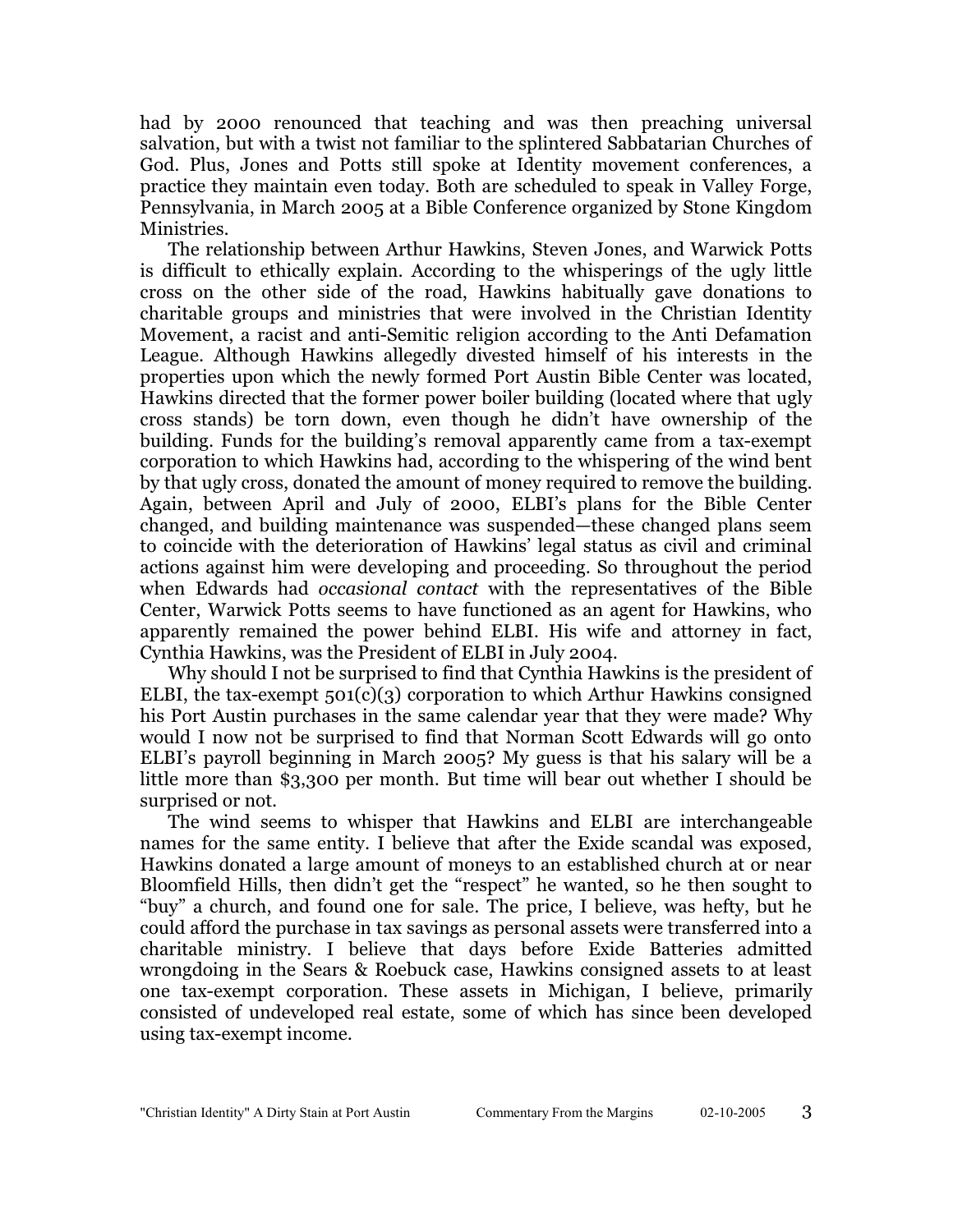What the wind wrapping itself around that ugly cross seems to say is that Hawkins used corporate funds to pay for personal projects. I believe he did this throughout his tenure as CEO of Exide, then after he resigned, did this with more than one ministry and shell corporations and limited liability companies. And here is where I wish to begin:

In his instructions to Titus, the Apostle Paul writes, "To the pure, all things are pure, but to the defiled and unbelieving, nothing is pure; but both their minds and consciences are defiled. They profess to know God, but they deny him by their works. They are detestable, disobedient, unfit for any good work" (Titus  $1:15-16$ ).

*They profess to know God, but they deny him by their works*—the defiled and unbelieving about whom Paul writes to Titus are not atheists that do not profess any god, but individuals "who are insubordinate, empty talkers and deceivers, especially those of the circumcision party" (Titus 1:10). They are self-identified Christians, but they deny God by their works, by their fruits, by the visible evidence of their faith. They are unfit for any good work even though they profess God. The Apostle says, "They must be silenced, since they are upsetting whole families by teaching for shameful gain what they ought not to teach" (*v.* 11). And therein lies the link between insubordinate empty talkers of the 1<sup>st</sup>-Century and insubordinate empty talkers of the 21<sup>st</sup>-Century: *they teach for shameful gain what they ought not to teach*. Their "work" is to teach the Word of God, but they do not understand the Word. They are spiritual Cretans in that they are "liars, evil beasts, lazy gluttons" (*v.* 12).

Throughout his ministry in Asia Minor, the Apostle Paul was in constant conflict with the circumcision faction, teachers coming from Jerusalem who insisted that Gentile converts to Christianity must first be physically circumcised before they are spiritually circumcised, that the physical preceded the spiritual. Indeed, the physical does precede the spiritual. The physically holy nation of Israel preceded the spiritually holy nation of Israel. But the spiritually holy nation is not an assemblage of those who have been made holy through the works of their hands, or by genetics, but a nation of inwardly holy disciples who have washed the inside of the cup; i.e., cleansed their minds of all filthiness. The color or plumbing of the fleshy tabernacle in which this spiritually holy nation temporarily dwells has no spiritual significance. Thus, physical circumcision produces no spiritual advantage while causing disciples to appear naked before God, with their only covering for sin being their obedience to God, being their righteousness. Physical circumcision negates the cloak of Christ Jesus' righteousness with which born-from-above children of God are clothed. Physical circumcision negates Grace, and causes the disciple to appear before God "revealed" before it becomes time for the Son of Man to be revealed (Luke 17:26- 30).

The circumcision party mixed the new and old covenants together as if the two covenants were honey and bile, then caused spiritual babes to swallow this medicine that will cure nothing but will gag the healthy. These carnally minded teachers of Israel who actually came from the headquarters church at Jerusalem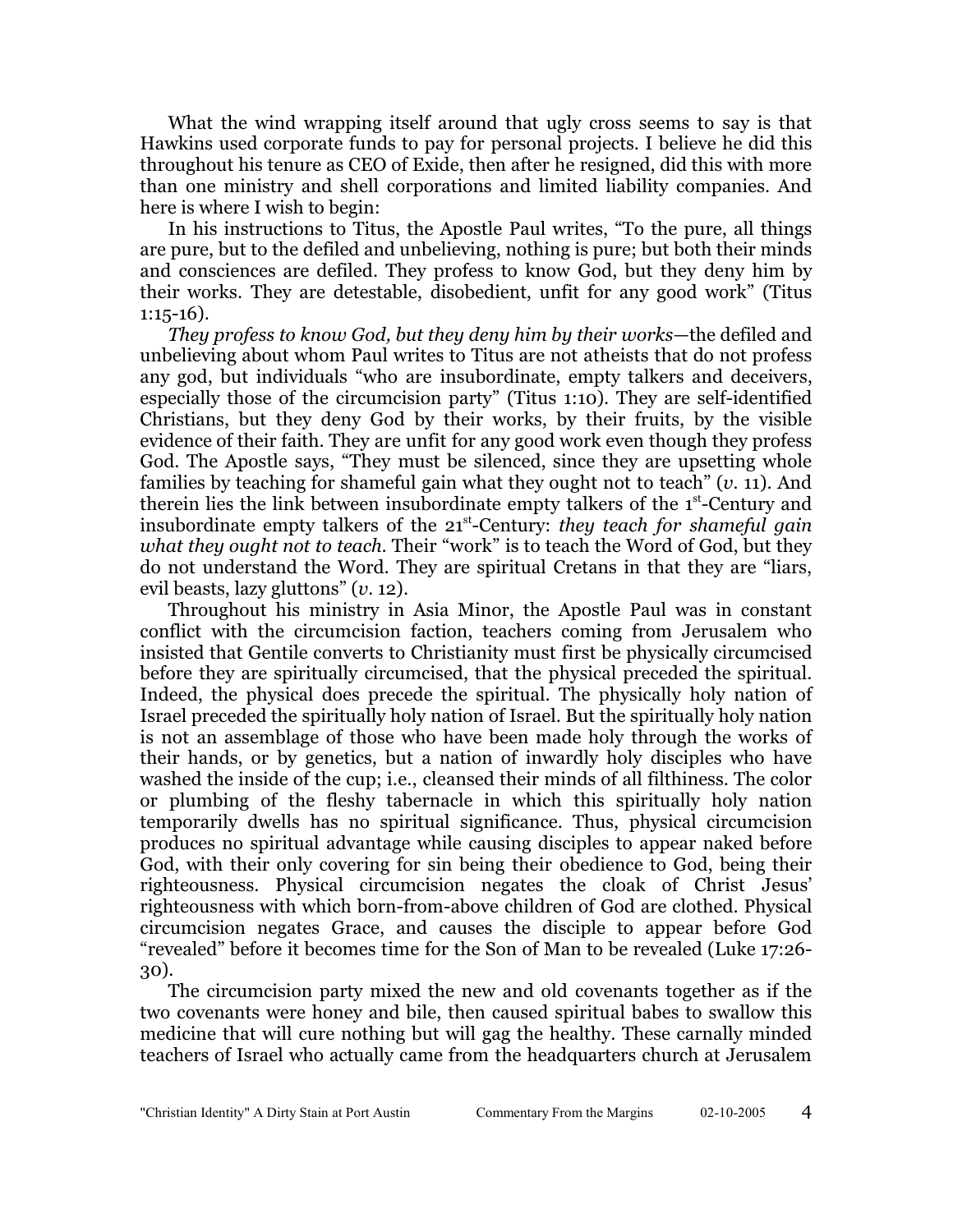physically maimed disciples. They were the spiritually lifeless shadow of an endtime spiritual party or movement that also mixes the old and new covenants to spiritually maim born-from-above babes. Whereas the injury in the 1<sup>st</sup>-Century was with a knife that caused spiritual death, the injury in the 21<sup>st</sup>-Century is with an idea that causes disciples to hemorrhage until all that remains in physical tabernacles is racism and hate. Those who mingled the old and new covenants were doubly cursed by the Apostle Paul; those who mingle covenants today remain doubly cursed, for the mingling causes them to break both covenants.

Again, under the ministry of Spirit or glory the outside of the cup has no significance. Penises are not needed, for circumcision is of the heart and mind. Skin color produces no advantages, nor disadvantages. Who one's physical father or mother is has no meaning, for all disciples are one-off creations by God the Father; all are sons of God, as are the angels. Salvation doesn't come through sexual intercourse, or through any collective activity of human beings. It is the gift of God the Father, given with receipt of the Holy Spirit. However, it can be lost through blasphemy against the Holy Spirit. Therefore, any doctrine or creed or dogma that places significance on the outside of the cup (i.e., upon the physical tabernacle in which a born-from-above son of God dwells) mingles the old and the new covenants and is, by extension, doubly accursed. Disciples will keep the laws of God because these laws have been written on the inside of the cup. Disciples will show love one to another because love is inside the cup. And disciples will reject every form of racism because race is only of the outside of the cup.

The Christian Identity Movement in a perverse argument identifies the Christian Church as the holy nation of God, located in Holy Writ as endtime Israel. This argument as far as it goes has merit, for the Church comprises all spiritually circumcised descendants of the patriarch Abraham. But the firstborn son of Abraham was Ishmael, who wasn't of promise but of the flesh, and the endtime firstborn son of the last Eve [the Christian Church] will be a spiritual Cain, who murders his righteous younger brother. Therein lies the flaw contained within the Identity movement. For Ishmael doesn't inherit the promised land of God's rest, and Cain is marked and is driven to the east, away from God's rest. Only those disciples that mentally journey to Judea where they inwardly live as Judeans are children of promise. The Identity movement would have spiritual Gentiles and Ishmaelites inherit the kingdom of God.

Under the new covenant, an Israelite is one who is inwardly an Israelite, meaning that an Israelite is one who lives as an Israelite from the convictions of his or her heart and mind, not for reasons of maimed flesh or biological descent. This now, at the end of the age, includes all those who, when in a far land, begin to live by the laws of God, while professing that Jesus is Lord and that God the Father raised Him from the dead (Rom 10:9). What Evangelical Christianity has missed is living by the laws of God, especially the  $4^{\text{th}}$  Commandment. What "professing Jews" have missed is understanding the prophet Isaiah and professing that Jesus is Lord. The Father would have both among His firstborn sons.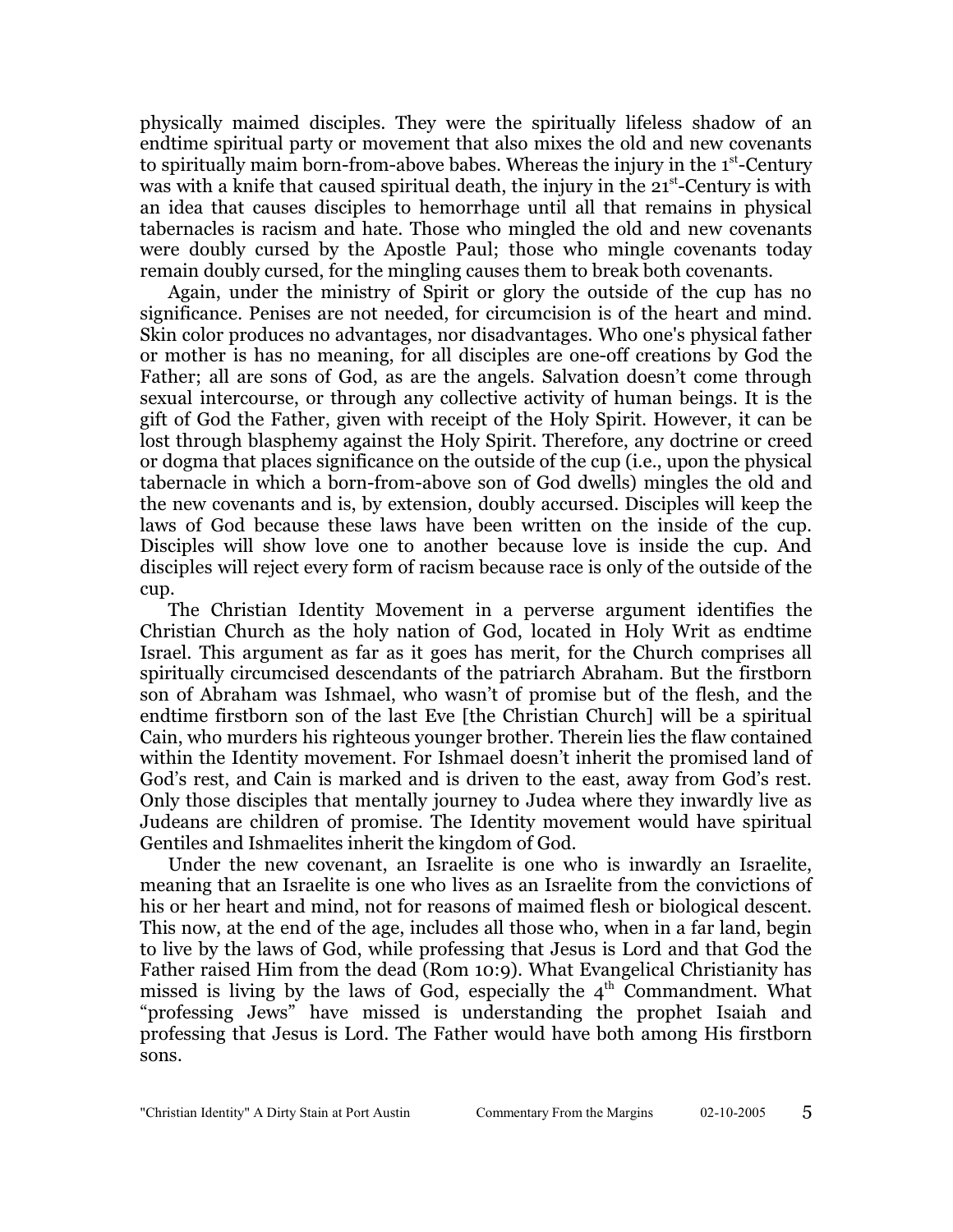The ideological advance guard of the Christian Identity movement couples British Israelism to the Cross to "prove" that Anglo-European Christians are both physical and spiritual Israelites. The premise behind British Israelism in its many manifestations is that the northern House of Joseph [Israel] that was taken captive by Assyrians in 721 BCE migrated out of Middle East areas and today dwells across northern Europe and in the nations colonized by northern Europeans, especially the United States. This premise says that the northern House of Joseph, (Samaria), inherited the name *Israel* when the patriarch Jacob/Israel laid his hands on Ephraim and Manasseh, the sons of Joseph that were born in Egypt, the geographical representation of sin. Thus, this premise has physical descendants of the northern kingdom retaining the lawful use of the name Israel, and those who hold this premise claim that the descendants of the House of Judah that went into and returned from Babylonian captivity have unlawfully usurped the name Israel. Therefore, rabbinical Judaism and the modern nation of Israel have misappropriated a name that rightfully belongs to Christians of northern European lineage.

The premise behind British Israelism plays hopscotch with itself and steps into the 19<sup>th</sup>-Century with a split personality. Emerging from a period of long dormancy as a bear leaving its springtime den, Arian Christianity climbed desert mountains: as one rabbi stated, *Only in Salt Lake City am I identified as a gentile*. But Arian Christianity includes all denominations and sects that identify Jesus as a created being, regardless of when He was created. It is a movement that seems uniquely American in character, but its roots include the Vandals, the last Arian Christians to defeat Trinitarian armies. (During the first half of the seven, endtime years of tribulation, Arian Christianity will again defeat Trinitarian Armies.)

While the spiritual side of British Israelism recruited disciples for Arian denominations and sects, its physical side advanced the concept that the promises and prophecies about endtime Israel applied to the nations in which northern Europeans settled. Thus, this facet of British Israelism has the United States, Britain, and Australia going into national captivity prior to the end of the age, with Christ liberating these nations from captivity at His coming. This manifestation of an alternate historical perspective lends itself nicely to the mixing of the old and new covenants. Wittingly or unwittingly, individuals who hold this physical premise are racists, some the ugly white of skinheads, some the off-color white of corporate executives, some the conservative gray of the Sabbatarian Churches of God that have descended from the evangelism of Herbert Armstrong. Thus, the white racism of the Identity movement shook hands with, and held a religious festival with slivers of Armstrong's evangelism at Port Austin, Michigan, in 2000.

The First Amendment to the U.S. Constitution in its establishment clauses allows Americans religious liberty, and Americans have taken this liberty to concoct damnable heresies by which spiritual Cretans as the *liars, evil beasts, and lazy gluttons* that they are can bilk donations from usually sincere disciples, who have not before heard these new truths about Americans being true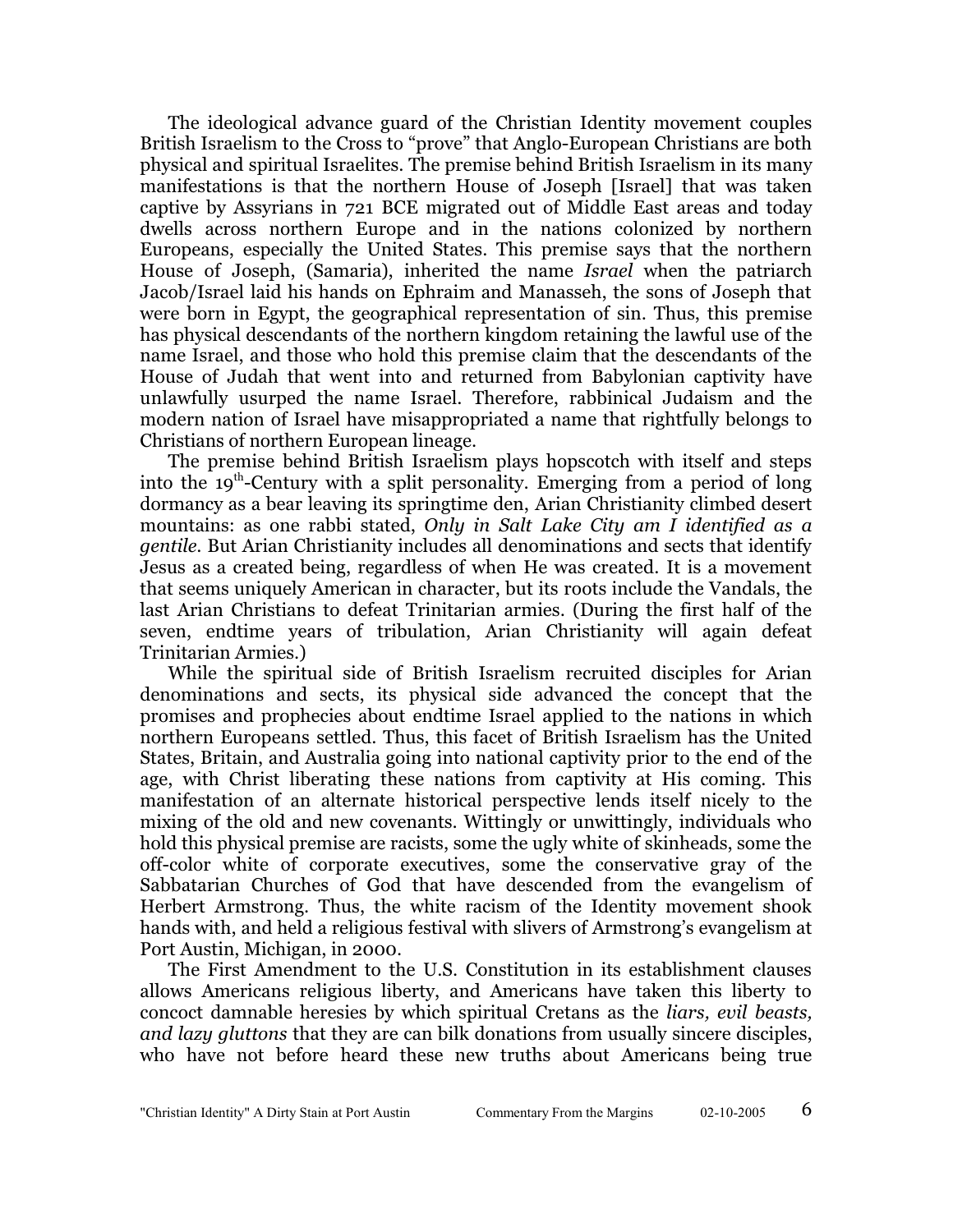Israelites. Too many Americans will go where angels are fearful to tread. And some American will, for reasons that are entirely carnal, support ministries and individuals that transform probable history into overt racism.

In 2000, Arthur Hawkins held church services in his home, located in an exclusive section of Bloomfield Hills, Michigan, a community in which economically challenged Black Americans would not normally venture. These services were conducted by ministers coming from or associated with the Christian Identity Movement, a theology of racism. And little racial diversity was apparent in the small congregation that met in Hawkins' home.

That ugly cross on the other side of the road, a cross as hollow of the heart of the Port Austin Bible Center, has begun to reveal its secrets, some of which are about the Identity movement. As if the drifting snow were whispering in plaintive moans swirling from around the base of this false cross, a story has emerged of corporate abuse and personal greed, a story that is today being transcribed through the uttering of the Holy Spirit. It seems that in the Southland was one who pretended to be a messiah figure. This man gave a considerable amount of money into the ministry of another who has traced the migrations of the physical House of Joseph to Carthage during the drought of King Ahab, then on to Britain and North America. From one poorly written but reasonably well researched book has come four more books, thanks to the generosity of our wanna-be messiah. But this wanna-be's generosity comes with strings. Our wanna-be apparently purchased a  $501(c)(3)$  corporation that he controls through shuffling and reshuffling Board members. Three Board seats were offered to Norman Scott Edwards in a deal that would have left marionette strings sewn to the collars and cuffs of the three who sat in those seats.

An Aussie huckster of second-hand autos is now hawking the Christian Identity of Israel, itself a treadworn derelict from a bygone era. Lead and acid and rubber tires don't have the charisma of a national identity found throughout Scripture. Only in novels can lead and acid become jazzy jewels sexy enough to captivate the imagination of a nation that seems ashamed of its greatness.

The words are there, with more coming from that false cross about our wanna-be, who gives money into a ministry, then expects his generosity to be returned through that ministry paying for his pet projects. He uses tax-exempt 501(c)(3) corporations as nut shells under which he hides assets, with the IRS's task being to guess under which shell has he hidden the pea. All-the-while this spiritual Cretan and a bevy of pet squirrels support and actively teach spiritual racism coupled (as Dante's adulterous lovers were) to physical racism through national supremacy. His squirrels chatter about numerology in new age trash talk as they scurry along gaming trails while raw lands are being quietly developed.

The Apostle Paul didn't spare his condemnation of the circumcision faction that influenced or intimidated even the Apostle Peter. Nor will my condemnation of those Christians who preach racism, spiritual or physical, be confined to negative sounding platitudes about *disapproval*. The Cross is a murderer. And the Christianity of the Cross stands diametrically opposed to the Christianity of Christ. So today, that ugly cross on the other side of the road has begun taking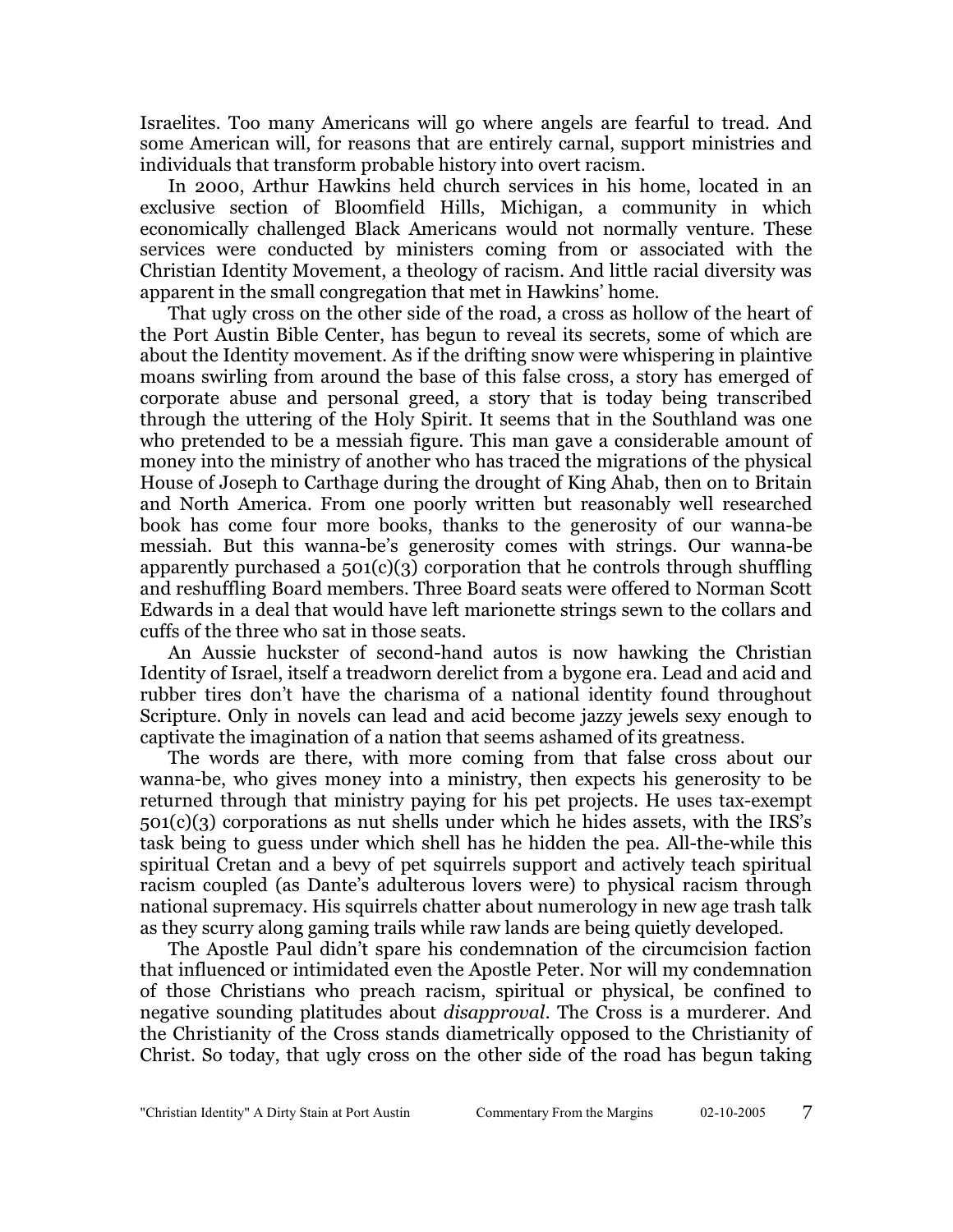away the breath of our wanna-be, who stands naked for physical inspection before ministering servants. He stands condemned, his identity that of a lawbreaker. And the cause of Christian Identity that he has supported will stand, stripped of Grace, as a naked male, outwardly and inwardly a Gentile, before the throne of the Christ on the day when judgments are revealed. This movement will stand among the circumcised faction, both awaiting baptism by fire in bodies of flesh.

The dismantling of an economic house of cards began when that ugly cross, as an erect middle finger, was defiantly raised to mark a specific location. Unfortunately, the ones doing the erecting didn't realize that what they were concealing would also be hidden from them. They didn't realize that God will not be mocked, that He will bring upon those who use His name for personal gain the inner torment of spiritual death in a still living tabernacle of flesh.

It doesn't matter how righteous a person's speech sounds if the person's spiritual walk is that of a Cretan. How many times does a person have to tell a lie to be a liar? Is once enough? Is intentional vagueness enough? How much manure does the inside of a person need to hold before the person is defiled? How many times does a person have to disobey the laws of God before the person is insubordinate? How much racism must a person practice before the person hates his brother?

The Apostle Paul could have written to Titus a message saying that those of the circumcision party were merely misguided disciples who didn't yet understand Grace. He could have practiced doctrinal tolerance, asking why all Christians cannot just get along since all profess to worship God. He could have written, "May each of our groups work to excel the other in service to our Father in Heaven" (from Norman Scott Edwards' letter to Paul Drieman, dated December 23, 2004). But he didn't, for racism spiritually defiles as does lying and defrauding a brother. Again, racism through the Identity movement is spiritual defilement. So too is removing names from a purchase agreement. Those who practice both will profess to know God, but they are not known of God. They desire to have the Holy Spirit work through them. They pray for a successful music camp, and they receive fire as the answer to their prayers. Only the fire they receive leaves them hollering, *Arson, arson*, on a cold January morning when they are their own arsonists through the overloading of electrical circuits. They know Scripture, as does Satan. They might even renounce their wicked ways, but until they bring forth fruit worthy of repentance, their words are merely wind blowing slowly past flicking tongues as they go hand-in-hand into the lake of fire. And they go hand-in-hand when a  $501(c)(3)$  corporation conveys a Warranty Deed to a trust instrument into which any wanna-be messiah can conceal assets.

What has happened here at Port Austin is not difficult to understand. Capitalizing on a relationship that goes back to 2000, knowing the history of what had happened on the former Air Base, knowing that ELBI was doing no ministry work from the property and that ELBI was about to lose its tax-exempt status, Norman Scott Edwards intervened to help the friends he had developed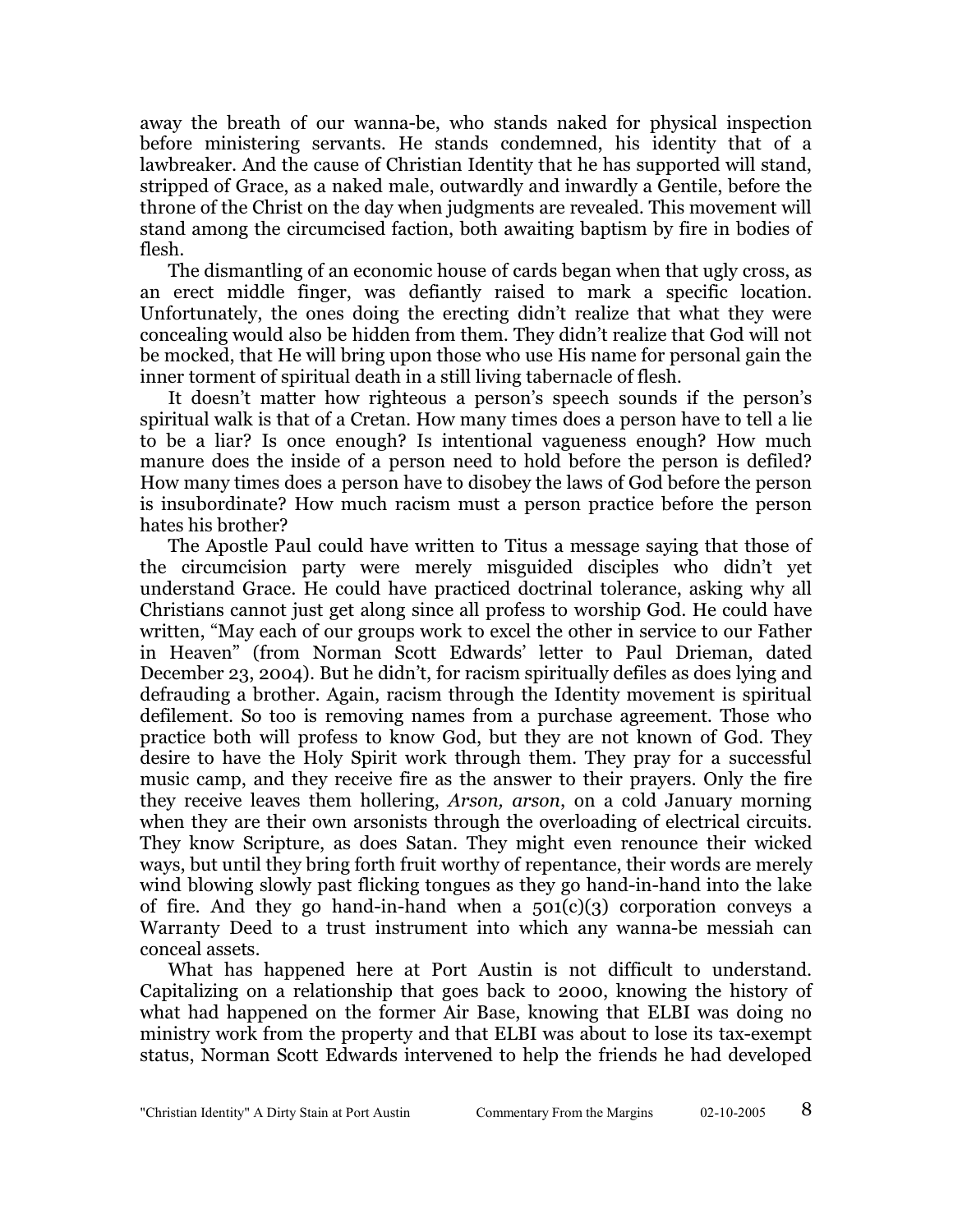during Feast, friends he had developed when teaching a class together, friends he had developed when traveling to preach to distant congregations. During spring 2003, Edwards writes in *Servants News* that, possibly, he will play with the kids for a while. In December 2003, the means by which he can play with the kids becomes apparent. He writes a brief outline for a Sabbatarian Educational Environment (SEE) that has students paying tuition. Edwards calls this outline a plan in his *Summary of Events at Port Austin*. And in this plan, Edwards writes, "The [SEE} government will be firmly bound to implement the plan for SEE, as laid out in this and future documents" (Point 6 of *Summary*). Then in his letter to me dated January 25, 2005, Edwards writes, "SEE has now been cancelled by Frankford, Drieman and Williams, a majority of its founders, as evidenced by an affidavit signed November 30, 2004 and recorded at Liber 1085, Page 693 at the Huron County Register of Deeds" (paragraph 5). Thus, by Edwards' admission, the government of SEE consisted of the four named trustees that signed the Purchase Agreement, dated April 28, 2004 [\(page 223](http://homerkizer.org/ALC%201048-223.pdf)) [\(page 224](http://homerkizer.org/ALC%201048-224.pdf)) ([page 225](http://homerkizer.org/ALC%201048-225.pdf)) & [\(page 226](http://homerkizer.org/ALC%201048-226.pdf)), and known as Liber 1048.

But in Point 7 of his *[Summary of Events at Port Austin](http://homerkizer.org/SummaryofEventsatPortAustin.pdf)*, Edwards writes, "The fundamental issue that has caused the rift between Drieman/Frankford/Williams and Edwards is which of the above two points are most important. Was this project to be whatever four men decided it would be? Or, was it to implement the specific plans outlined in Edwards' and Williams' writings?" The answer is disclosed by Edwards himself: the government of SEE was comprised by the four men, whom Edwards acknowledges had the authority to terminate the SEE program by majority vote.

The recent problem at Port Austin is that Edwards never had any intention of being part of the ministry to which he had committed himself. I believe Hawkins purchased Edwards' loyalty through donations to the *Servant News* beginning in 2000, donations large enough that Edwards could consider suspending the publication and starting to play with the kids.

Edwards has written against the corporate church, so Hawkins and Warwick Potts' offer of ELBI Board seats, formally tendered during Edwards and Williams' January 5, 2004 meeting with ELBI directors, was considered but rejected by January 25, 2004. A Trust Indenture apparently seemed, to Edwards, the safer vehicle for placing the Port Austin properties beyond the reach of government intrusion.

I believe Hawkins needed a real estate broker to assist in his shell game, and I believe he purchased the loyalty of one. Thus, today, instead of Glen Goslin and Warwick Potts apparently representing Hawkins' interested in this resort community, I believe Hawkins has Edwards and our known but still-unnamed broker.

But when sitting in Federal prison, earning money is difficult: I believe Hawkins needed a steady incoming trickle of funds for the years he would either be out-of-the-country, or incarcerated, so he placed a figurative milking machine on the udders of the Christian Identity Movement. Who cares if he bilks hundreds of thousands, or more, from these white racists, upsetting families through